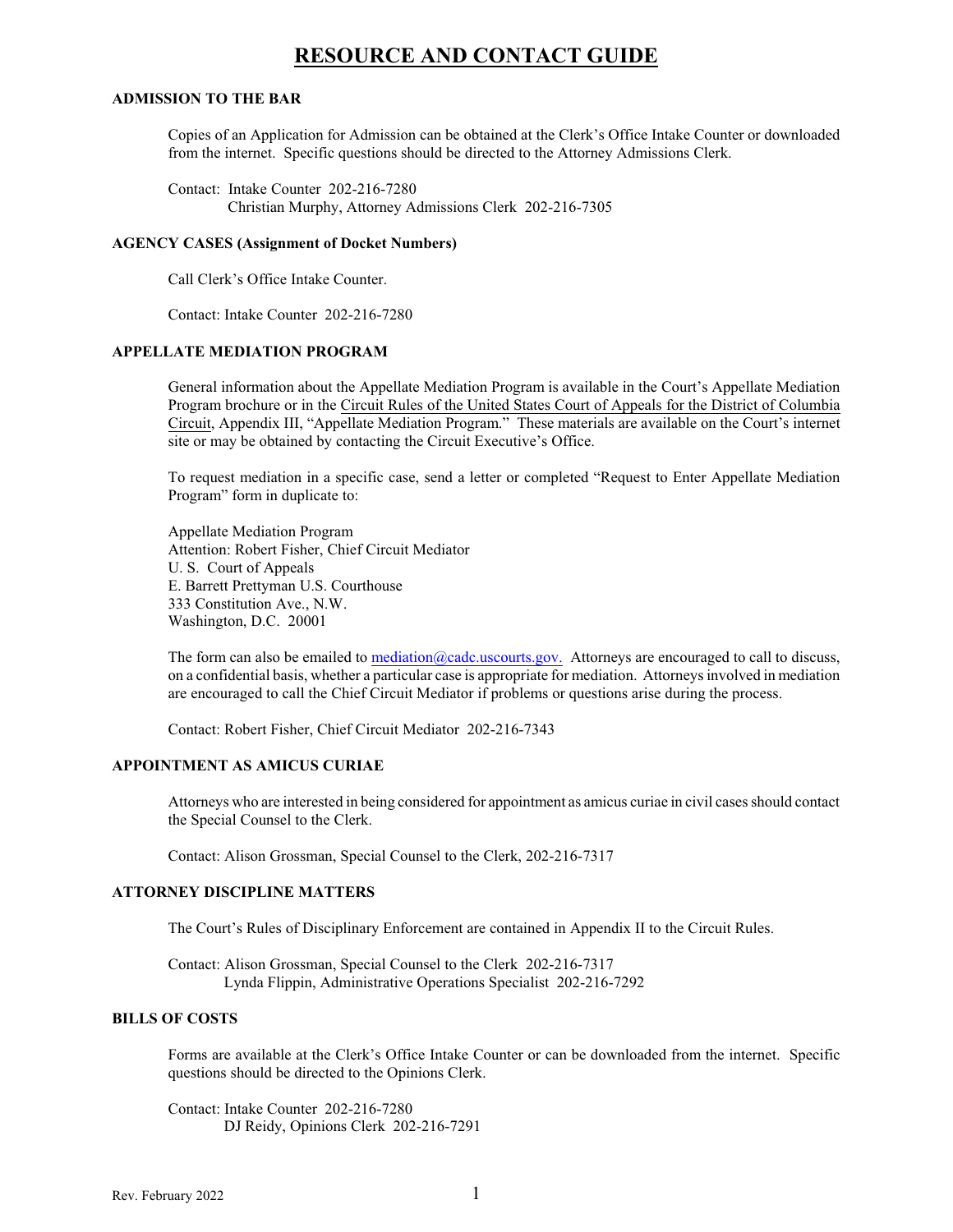### **CALENDAR INFORMATION**

Copies of the Court's argument calendar can be obtained at the Clerk's Office Intake Counter or can be viewed from the internet.

Contact: Mike McGrail, Calendar Administrator 202-216-7303

# **CASE MANAGEMENT PLAN ("CAMP") CASES (multi-party or multi-issue cases that warrant consideration of special briefing formats)**

Information about cases being managed under the Court's Case Management Plan can be obtained from the Legal Division.

Contact: Melissa Ryan, Director, Legal Division 202-216-7500

### **CASE STATUS**

To find out the status of a case, you can call the Operations Unit or check PACER.

Contact: Operations Unit 202-216-7310

### **CIRCUIT JUDICIAL CONFERENCE**

Biennially, the Circuit holds a conference for judges of the D.C. Circuit and invited attorneys. Planned by a committee of judges and attorneys, the conference is designed to maximize interaction between members of the bench and bar. The program usually consists of panel discussions and speakers addressing a variety of issues related to the administration of justice.

Contact: Betsy Paret, Circuit Executive 202-216-7340

#### **CIRCUIT RULES AND HANDBOOK OF PRACTICE AND INTERNAL PROCEDURES**

The Rules are available [here](https://www.cadc.uscourts.gov/internet/home.nsf/Content/VL%20-%20RPP%20-%20Handbook%202006%20Rev%202007/$FILE/Handbook20210316.pdf), and the Handbook is available here. Specific questions should be directed to the Operations Unit, one of the Deputy Directors of the Legal Division, or the Special Counsel to the Clerk.

Contact: Operations Unit 202-216-7310 Catherine Lavender, Deputy Director of the Legal Division 202-216-7500 Alison Grossman, Special Counsel to the Clerk 202-216-7317

#### **CJA (Criminal Justice Act) (Appointments)**

Attorneys interested in receiving appointments under the CJA should contact the Federal Public Defender.

Contact: A. J. Kramer, Federal Public Defender 202-208-7500

# **CJA (Vouchers)**

The Court's CJA Plan is available on the Court's internet site [\(here](https://www.cadc.uscourts.gov/internet/home.nsf/Content/VL%20-%20RPP%20-%20CJA%20Plan/$FILE/CJAPlanSeptember2020.pdf)) or in paper copy through the Clerk's Office Intake Counter. Specific inquiries regarding CJA vouchers should be directed to the Financial Administrator or Chief Deputy Clerk. Inquiries should **not** be directed to judges' chambers (including the Chief Judge).

Contact: Adrienne Chichester, Financial Administrator 202-216-7348 Clifton Cislak, Chief Deputy Clerk 202-216-7302

# **CLASSIFIED MATERIALS**

Questions regarding the filing of or access to classified court submissions should be directed to the Clerk's Office.

Contact: Clifton Cislak, Chief Deputy Clerk 202-216-7302 Lynda Flippin, Administrative Operations Specialist 202-216-7292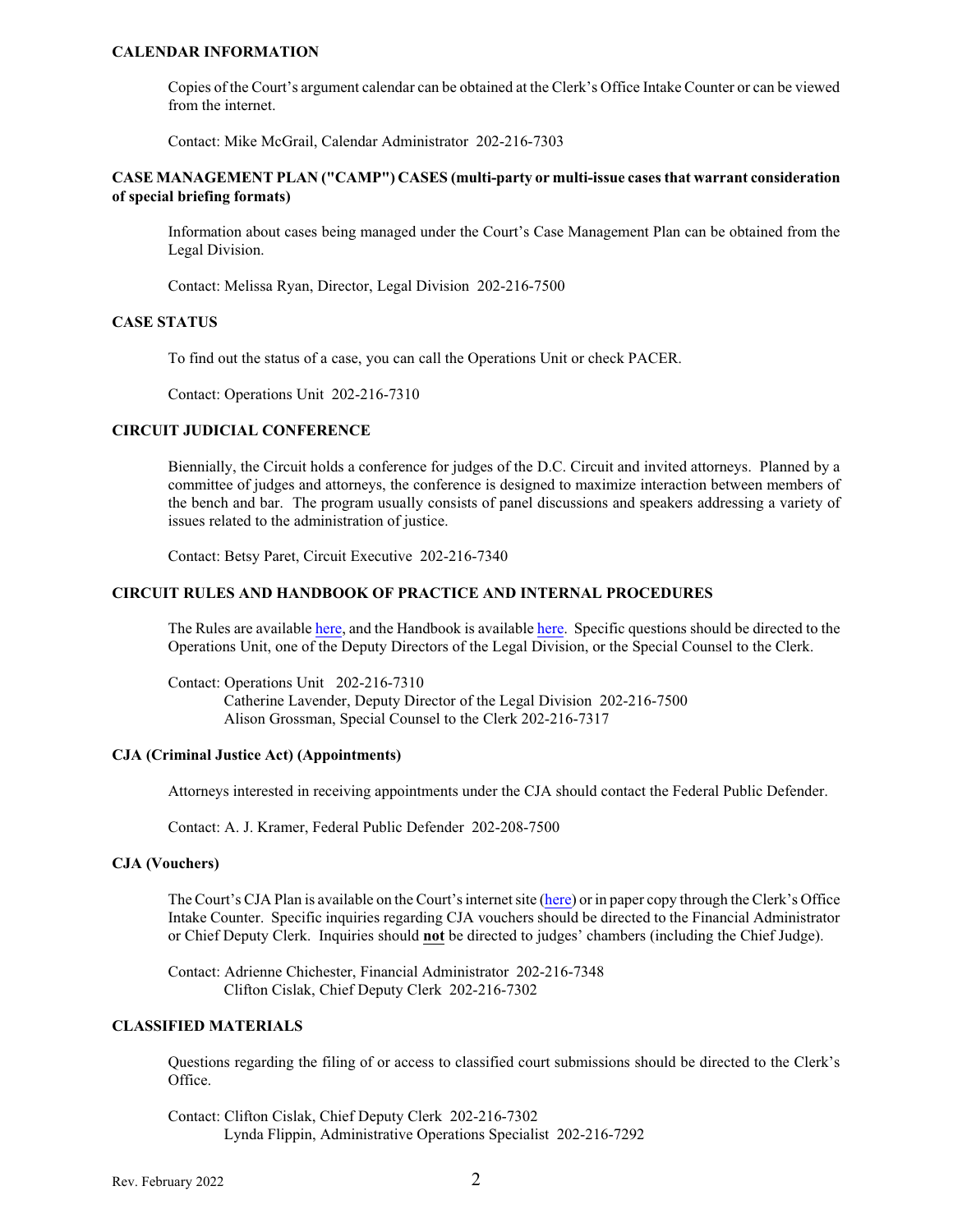#### **CM/ECF HELP DESK**

Case Management/Electronic Case Files (CM/ECF) is a comprehensive case management system that allows courts to maintain electronic case files and offer electronic filing over the internet. When contacting the ECF Help Desk, be prepared to provide relevant information such as case numbers, filer's name, error message text, or any other information that may assist us with answering your questions.

Contact: ECF Help Desk 202-216-7259 ECFHelp@cadc.uscourts.gov

# **COMMITTEES OF THE COURT OF APPEALS**

The Court has three committees that include attorney members: the **Advisory Committee on Procedures**, the **Committee on Admissions and Grievances**, and the **CJA Panel Committee**.

The **Advisory Committee on Procedures**, established in 1976, is composed of not less than 15 members of the bar of this Court. The Committee initiates recommended rule changes and evaluates internal operating procedures in effect or under consideration. The Committee also serves as a channel of communication between the Court, and the bar and the public.

The **Committee on Admissions and Grievances** has six attorney members who assist the Court as it acts on applications for admission to its bar and on complaints of misconduct or neglect.

The **CJA Panel Committee** is composed of two active circuit judges, the Federal Public Defender and two private attorneys experienced in criminal law, one of whom is on the CJA appointments list. The Committee compiles the list of attorneys eligible to receive CJA appointments by evaluating applications from interested counsel.

Vacancies on Court Committees are advertised in the Daily Washington Law Reporter, and interested attorneys are encouraged to apply.

Contact: Betsy Paret, Circuit Executive 202-216-7340

#### **COPIES OF COURT FILES**

Copies of court files can be obtained at the Intake Counter from9:00 a.m. to 4:00 p.m., Monday through Friday, except legal holidays, at a cost of  $50¢$  per page.

Contact: Intake Counter 202-216-7280

#### **DOCKET INFORMATION**:

#### See **PACER (Public Access to Court Electronic Records)**

#### **EMERGENCY FILINGS**

For information, see the [D.C. Circuit Rules](https://www.cadc.uscourts.gov/internet/home.nsf/Content/VL%20-%20RPP%20-%20Circuit%20Rules/$FILE/RulesFRAP20211201.pdf), the D.C. Circuit Handbook of [Practice and Internal Procedures](https://www.cadc.uscourts.gov/internet/home.nsf/Content/VL%20-%20RPP%20-%20Handbook%202006%20Rev%202007/$FILE/Handbook20210316.pdf), and the [Checklist for Emergency Motions](https://www.cadc.uscourts.gov/internet/home.nsf/Content/Stub%20-%20Case%20Information%20-%20Emergency%20Filings/$FILE/Checklist%20for%20Emergency%20Filings%20Form.pdf).

Notification of emergency filings should be given to the Operations Unit or the Special Counsel to the Clerk.

Contact: Operations Unit 202-216-7310 Alison Grossman, Special Counsel to the Clerk 202-216-7317

# **FEE INFORMATION**

Information regarding fees (i.e., copying, record retrieval, filing notice of appeal or petition for review, true copy certification, etc.) can be found in Appendix I to the Circuit Rules or on the Court's internet site.

Contact: Intake Counter 202-216-7280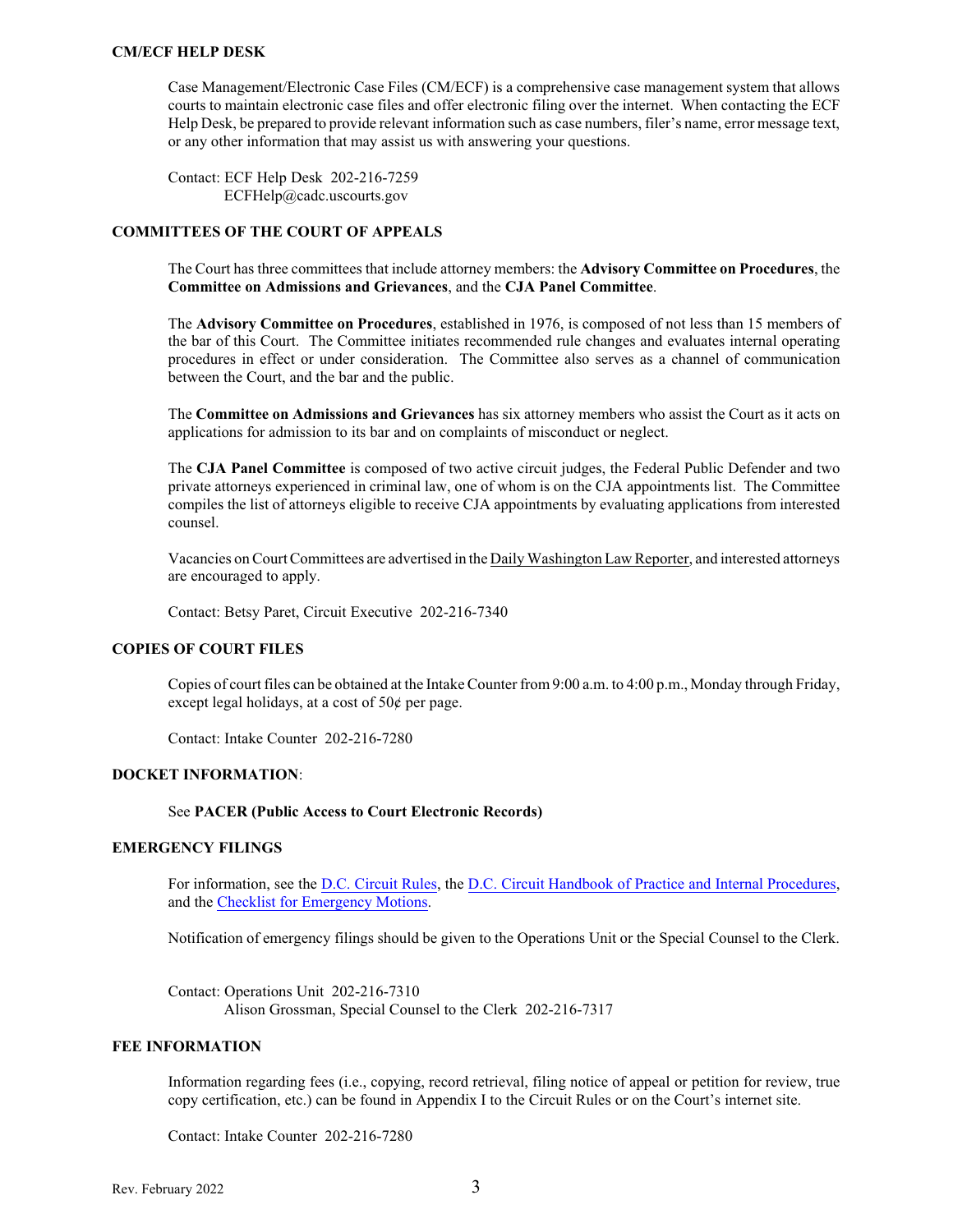#### **FILING DEPOSITORY**

The 24-hour, 7 days per week depository is located at the Third Street entrance of the Courthouse. Information on the use of the depository is available from the internet or at the depository box.

Contact: Intake Counter 202-216-7280

# **GOVERNMENT DOCUMENTS**

The Circuit Library is a U.S. Government Depository Library and receives automatically many of the lawrelated series published by the Federal Government. These documents are available for copying and many can be borrowed on inter-library loan.

Contact: Circuit Library 202-216-7400

#### **HISTORICAL SOCIETY OF THE DISTRICT OF COLUMBIA CIRCUIT**

A history of the D.C. Circuit has been prepared by Professor Jeffrey Morris. In addition, oral histories are being prepared by selected bar members who are interviewing judges ofD.C. Circuit courts, attorneys, and others who have been part of the history of the Circuit.

Contact: Leith Alvaro, Executive Director 202-216-7346

# **INTER-LIBRARY LOAN (ILL)**

ILL may be arranged by law firm librarians or government librarians through the OCLC Inter-library Loan System. The Circuit Library's OCLC address is UCA.

Contact: Patricia Michalowskij, Circuit Librarian 202-216-7400

# **INTERNET ACCESS TO CASE INFORMATION**

#### See **PACER (Public Access to Court Electronic Records).**

#### **INTERNET SITE**

The Court's internet site provides access to a range of information about Court activities, including the Court's argument calendar. Circuit Rules, procedures, opinions, and Court forms can be viewed online or downloaded and printed.

Contact: Automation Help Desk 202-216-7440 webinformation@cadc.uscourts.gov for questions/comments regarding the content of the site

#### **JUDICIAL MISCONDUCT COMPLAINTS**

Rules and forms are available on the internet and in the Circuit Executive's Office. Copies will be mailed upon request.

Contact: Steven Gallagher, Deputy Circuit Executive 202-216-7340

### **LIBRARY**

The Circuit Library's public reading room on the third floor of the Courthouse is open to all members of the bar of the Court of Appeals and District Court, as well as pro se litigants and individuals seeking access to the library's government documents. Books will be brought to patrons by library staff between 8:30 a.m. and 4:30 p.m., Monday through Friday, except legal holidays.

Contact: Circuit Library 202-216-7400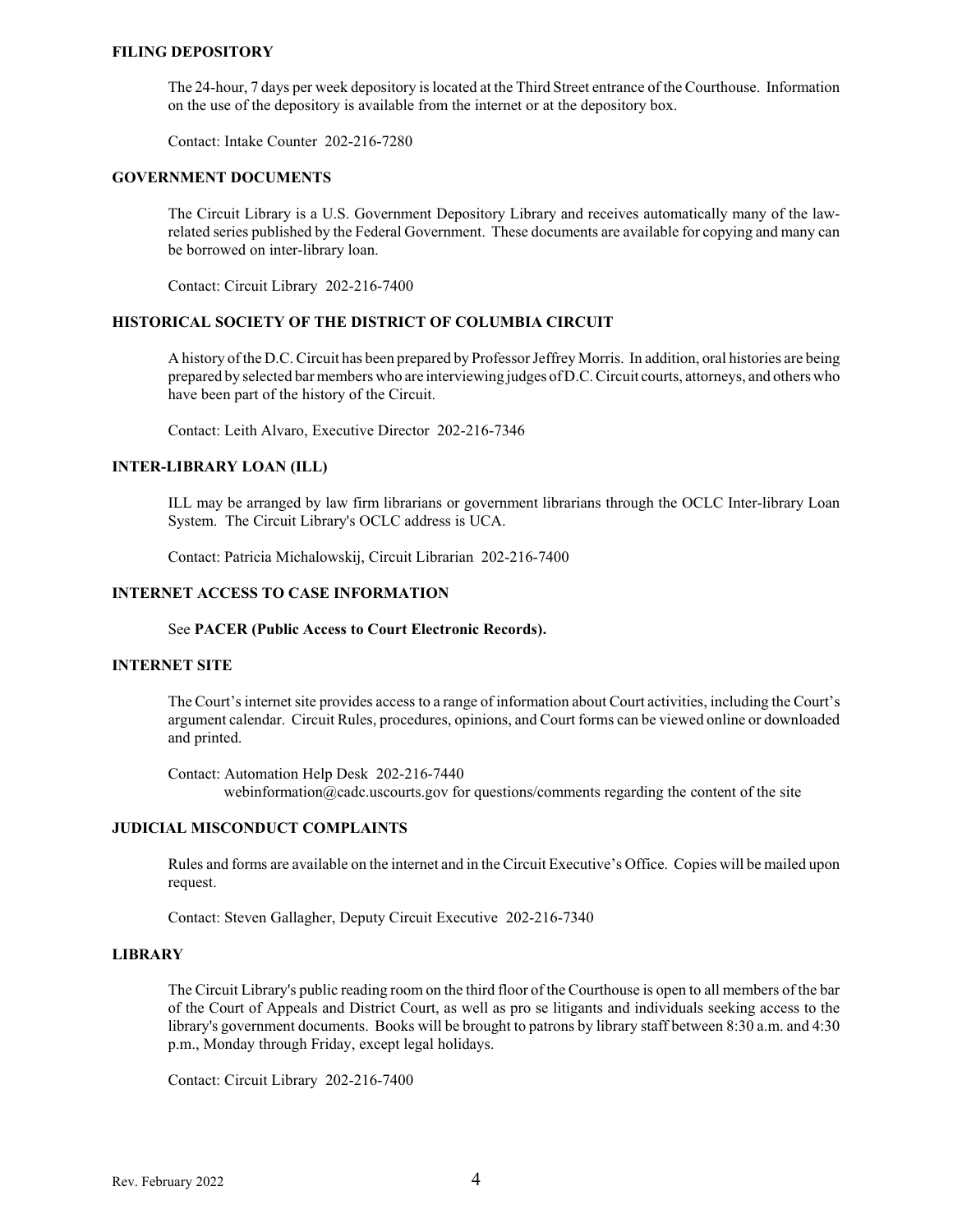# **MANDATES**

To find out whether a mandate has issued, you can call the Clerk's Office Intake Counter or use the internet to access dockets via PACER. Other specific questions should be directed to the Opinions Clerk.

Contact: Intake Counter 202-216-7280 DJ Reidy, Opinions Clerk 202-216-7291

### **OPINIONS (Published)**

Accessto opinions is available through the Court's internet site, **www.cadc.uscourts.gov**. Recent opinions can be searched by date of issue or you can search the full text of opinions. Errors should be brought to the attention of the Opinions Clerk.

Contact: Intake Counter 202-216-7280 DJ Reidy, Opinions Clerk 202-216-7291

# **ORDERS & JUDGMENTS**

Copies can be obtained at the Clerk's Office Intake Counter. The Court provides free access to "unpublished" judgments by posting them on the court's internet site, **www.cadc.uscourts.gov.** Access to orders and judgments is also provided through the PACER System.

Contact: Intake Counter 202-216-7280

### **ORAL ARGUMENT (Allotment of Time, Case Order, Date & Time, Location of Courtroom, Panel)**

Oral argument information can be obtained by accessing the public calendar that is available on the internet or by accessing the case docket. Specific questions concerning the calendar should be directed to the Calendar Administrator. Questions regarding seating or special arrangements should be directed to the Chief Deputy Clerk.

Contact: Mike McGrail, Calendar Administrator 202-216-7303 Clifton Cislak, Chief Deputy Clerk 202-216-7302

### **ORAL ARGUMENT (Live Streaming)**

The Court provides live stream audio of all oral arguments, except when classified or sealed matters must be discussed. Questions regarding live streaming should be sent by email to [liveaudiorequest@cadc.uscourts.gov](mailto:liveaudiorequest@cadc.uscourts.gov?subject=Live%20Audio%20Request).

Contact: Clifton Cislak, Chief Deputy Clerk 202-216-7302

#### **ORAL ARGUMENT (Recordings)**

Oral argument audio recordings are available free of charge on the Court's internet site by 2:00 p.m. on the same day of the oral argument. Specific questions should be directed to the Courtroom Deputy.

Contact: Anne Rothenberger, Courtroom Deputy 202-216-7315

### **ORAL ARGUMENT (Transcript)**

Information on how to request a transcript of an oral argument is available on the Court's internet site. Specific questions should be directed to the Courtroom Deputy.

Contact: Anne Rothenberger, Courtroom Deputy 202-216-7315